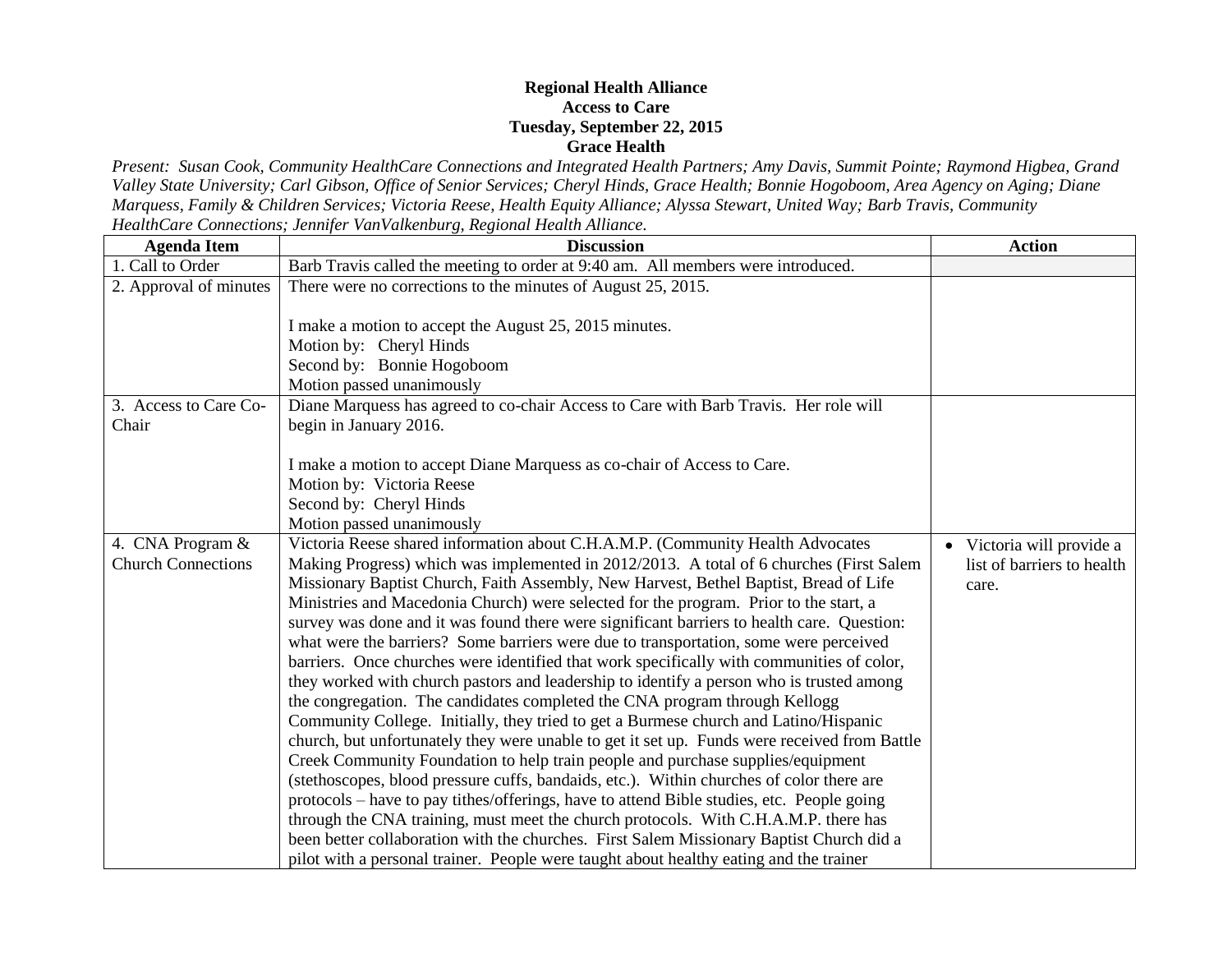| worked with them on exercise. As a result, people lost weight and improved their health.                                                                                                                                                                                                                                                                                                                                                                                                                                                                                                                                                                                                                                                                                                                                                                                                                                                                                                                                                                                                                                                                                                                                                             |                        |                                                                                                                            |
|------------------------------------------------------------------------------------------------------------------------------------------------------------------------------------------------------------------------------------------------------------------------------------------------------------------------------------------------------------------------------------------------------------------------------------------------------------------------------------------------------------------------------------------------------------------------------------------------------------------------------------------------------------------------------------------------------------------------------------------------------------------------------------------------------------------------------------------------------------------------------------------------------------------------------------------------------------------------------------------------------------------------------------------------------------------------------------------------------------------------------------------------------------------------------------------------------------------------------------------------------|------------------------|----------------------------------------------------------------------------------------------------------------------------|
| Some churches began offering healthier food choices. A grant was received to provide food<br>demonstrations and to teach people about healthier eating. A total of 6 CNAs were trained<br>for C.H.A.M.P. They were already members in their church and signed a 2-year<br>Memorandum of Agreement. Although they were trusted members in their churches, some<br>CNAs had to gain trust / prove they were actually a CNA. Although funding is over,<br>churches in Battle Creek are still doing well.                                                                                                                                                                                                                                                                                                                                                                                                                                                                                                                                                                                                                                                                                                                                                |                        |                                                                                                                            |
| Advocacy at State Level - An e-mail was previously sent to Access to Care members<br>regarding the Healthy Michigan Plan waiver. CMS (Centers for Medicare and Medicaid<br>Services) is accepting comments / support for the waiver through October 3, 2015. Does<br>Access to Care have an interest in submitting information to CMS? Yes. Document to be<br>sent will provide information on what Access to Care is, what groups represent Access to<br>Care, what the waiver means to us, how it will affect our community. The goal is to send a<br>statement on behalf of Access to Care by Tuesday, September 29.                                                                                                                                                                                                                                                                                                                                                                                                                                                                                                                                                                                                                              | $\bullet$              | Information will be<br>compiled and e-mailed<br>to Access to Care for<br>review / approval<br>within the next few<br>days. |
| Community Health Worker Model - Diane Marquess, Beatriz Whitmore, and Raymond<br>Higbea are a part of this group. Alyssa Stewart and Bonnie Hogoboom volunteered to join<br>the group.                                                                                                                                                                                                                                                                                                                                                                                                                                                                                                                                                                                                                                                                                                                                                                                                                                                                                                                                                                                                                                                               | $\bullet$              | Barb Travis will<br>initiate an e-mail to set<br>up a meeting.                                                             |
| Community Resources Available – Last month the two resource guides that are available<br>were discussed. The Access to Care guide was sent to Access to Care members for review.<br>The group will be informed when the guide is complete. Bronson Battle Creek pays for the<br>printing of these books (approximately 5,000 books are printed). 211 is working with other<br>groups to improve efficiencies. Calls are being monitored to ensure people are getting<br>needed information. An overview of 211's system and unmet needs in the community                                                                                                                                                                                                                                                                                                                                                                                                                                                                                                                                                                                                                                                                                             | $\bullet$<br>$\bullet$ | Alyssa will invite<br>Jamie of 211 to the<br>October Access to<br>Care meeting.<br>Bonnie will share                       |
| would be helpful for Access to Care. Bonnie shared information about the Referral<br>Network pilot she has been working on through grant funding. There are 20 partners for 3<br>counties (Calhoun, Kalamazoo, and Barry). Services are loaded in the system. Agencies<br>that are partners are responsible for updating the system with services they provide. The<br>system is not only used to find services other agencies provide, but to also make referrals.<br>The agency receiving the referral can either accept or reject the referral. Once accepted, an<br>e-mail is sent. If a referral is rejected, it will show unmet need. Bonnie stated once they get<br>a few items corrected in the system, they would like to expand it to other agencies. Cheryl<br>Hinds commented that BC Pulse is also working on a way to get a better referral system in<br>our community. Bonnie will connect with them so efforts are not being duplicated. The<br>Referral Network system can be expanded to generate an e-mail to ensure the patient<br>received care needed. An incentive is being offered right now in order to get more people to<br>use the system. For every referral that is made, the person seeking assistance will receive a |                        | information about pilot<br>of Referral Network.                                                                            |
|                                                                                                                                                                                                                                                                                                                                                                                                                                                                                                                                                                                                                                                                                                                                                                                                                                                                                                                                                                                                                                                                                                                                                                                                                                                      | \$20 gift card.        |                                                                                                                            |